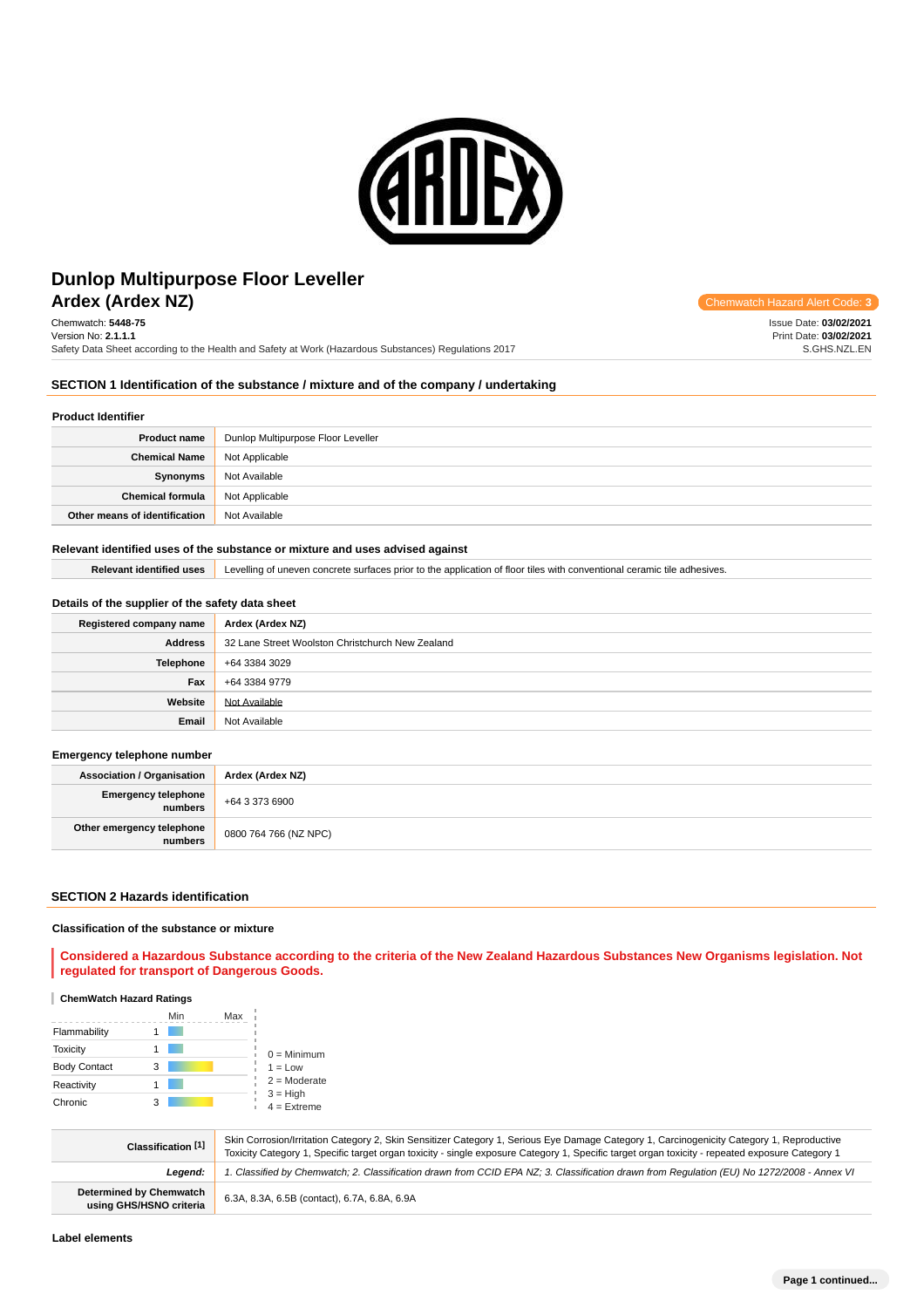

**Signal word Danger**

## **Hazard statement(s)**

| H315 | Causes skin irritation.                                         |
|------|-----------------------------------------------------------------|
| H317 | May cause an allergic skin reaction.                            |
| H318 | Causes serious eye damage.                                      |
| H350 | May cause cancer.                                               |
| H360 | May damage fertility or the unborn child.                       |
| H370 | Causes damage to organs.                                        |
| H372 | Causes damage to organs through prolonged or repeated exposure. |

## **Precautionary statement(s) Prevention**

| P <sub>201</sub> | Obtain special instructions before use.                                    |
|------------------|----------------------------------------------------------------------------|
| P260             | Do not breathe dust/fume.                                                  |
| P280             | Wear protective gloves/protective clothing/eye protection/face protection. |
| P270             | Do not eat, drink or smoke when using this product.                        |

# **Precautionary statement(s) Response**

| P305+P351+P338 | IF IN EYES: Rinse cautiously with water for several minutes. Remove contact lenses, if present and easy to do. Continue rinsing. |
|----------------|----------------------------------------------------------------------------------------------------------------------------------|
| P308+P311      | IF exposed or concerned: Call a POISON CENTER/doctor/physician/first aider.                                                      |
| P310           | Immediately call a POISON CENTER/doctor/physician/first aider.                                                                   |
| P321           | Specific treatment (see advice on this label).                                                                                   |

# **Precautionary statement(s) Storage**

| <b>P405</b> Store locked up. |
|------------------------------|
|                              |

## **Precautionary statement(s) Disposal**

**P501** Dispose of contents/container to authorised hazardous or special waste collection point in accordance with any local regulation.

## **SECTION 3 Composition / information on ingredients**

# **Substances**

See section below for composition of Mixtures

# **Mixtures**

| <b>CAS No</b> | %[weight] | Name                                       |
|---------------|-----------|--------------------------------------------|
| 14808-60-7.   | $30 - 60$ | graded sand                                |
| 65997-15-1    | 10-30     | portland cement                            |
| 471-34-1      | 10-30     | calcium carbonate                          |
| 65997-16-2    | $1 - 10$  | calcium aluminate cement                   |
| 7778-18-9     | $1 - 10$  | calcium sulfate                            |
| 14808-60-7    | $<$ 1     | silica crystalline - quartz                |
| Not Available | balance   | Ingredients determined not to be hazardous |

## **SECTION 4 First aid measures**

# **Description of first aid measures**

| <b>Eye Contact</b>  | If this product comes in contact with the eyes:<br>Immediately hold eyelids apart and flush the eye continuously with running water.<br>Ensure complete irrigation of the eye by keeping eyelids apart and away from eye and moving the eyelids by occasionally lifting the upper<br>and lower lids.<br>▶ Continue flushing until advised to stop by the Poisons Information Centre or a doctor, or for at least 15 minutes.<br>Transport to hospital or doctor without delay.<br>Removal of contact lenses after an eye injury should only be undertaken by skilled personnel. |
|---------------------|---------------------------------------------------------------------------------------------------------------------------------------------------------------------------------------------------------------------------------------------------------------------------------------------------------------------------------------------------------------------------------------------------------------------------------------------------------------------------------------------------------------------------------------------------------------------------------|
| <b>Skin Contact</b> | If skin or hair contact occurs:<br>Immediately flush body and clothes with large amounts of water, using safety shower if available.<br>• Quickly remove all contaminated clothing, including footwear.<br>▶ Wash skin and hair with running water. Continue flushing with water until advised to stop by the Poisons Information Centre.<br>Transport to hospital, or doctor.                                                                                                                                                                                                  |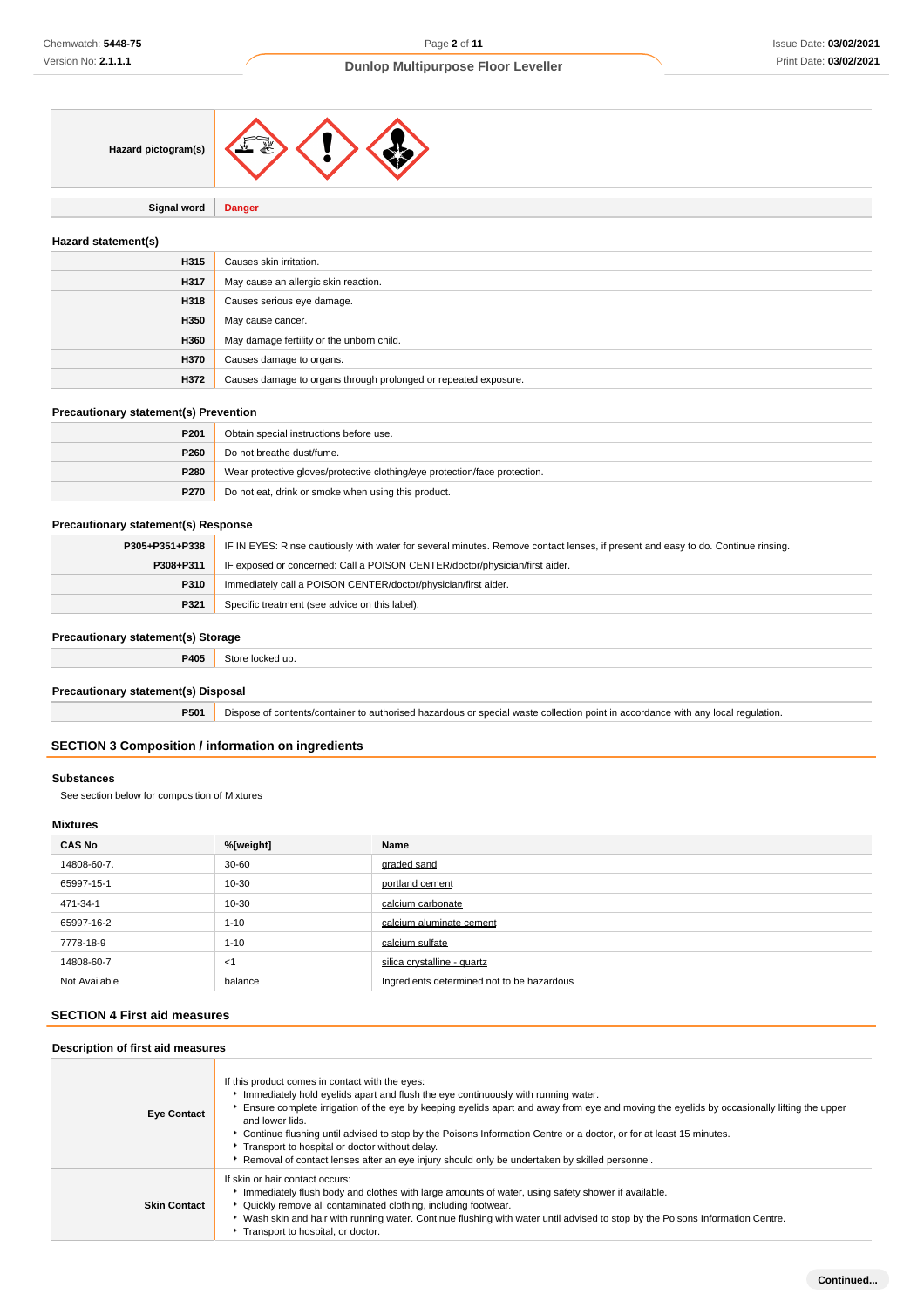Issue Date: **03/02/2021** Print Date: **03/02/2021**

## **Dunlop Multipurpose Floor Leveller**

| Inhalation | If fumes or combustion products are inhaled remove from contaminated area.<br>Lay patient down. Keep warm and rested.<br>▶ Prostheses such as false teeth, which may block airway, should be removed, where possible, prior to initiating first aid procedures.<br>Apply artificial respiration if not breathing, preferably with a demand valve resuscitator, bag-valve mask device, or pocket mask as trained.<br>Perform CPR if necessary.<br>Transport to hospital, or doctor, without delay. |
|------------|---------------------------------------------------------------------------------------------------------------------------------------------------------------------------------------------------------------------------------------------------------------------------------------------------------------------------------------------------------------------------------------------------------------------------------------------------------------------------------------------------|
| Ingestion  | If swallowed do <b>NOT</b> induce vomiting.<br>If vomiting occurs, lean patient forward or place on left side (head-down position, if possible) to maintain open airway and prevent aspiration.<br>• Observe the patient carefully.<br>Never give liquid to a person showing signs of being sleepy or with reduced awareness; i.e. becoming unconscious.<br>• Give water to rinse out mouth, then provide liquid slowly and as much as casualty can comfortably drink.<br>Seek medical advice.    |

#### **Indication of any immediate medical attention and special treatment needed**

Treat symptomatically.

For acute or short-term repeated exposures to highly alkaline materials:

- Respiratory stress is uncommon but present occasionally because of soft tissue edema.
- Unless endotracheal intubation can be accomplished under direct vision, cricothyroidotomy or tracheotomy may be necessary.
- Oxygen is given as indicated.
- **F** The presence of shock suggests perforation and mandates an intravenous line and fluid administration.

**P** Damage due to alkaline corrosives occurs by liquefaction necrosis whereby the saponification of fats and solubilisation of proteins allow deep penetration into the tissue. Alkalis continue to cause damage after exposure.

INGESTION:

Milk and water are the preferred diluents

No more than 2 glasses of water should be given to an adult.

Neutralising agents should never be given since exothermic heat reaction may compound injury.

\* Catharsis and emesis are absolutely contra-indicated.

\* Activated charcoal does not absorb alkali.

\* Gastric lavage should not be used.

Supportive care involves the following:

- Withhold oral feedings initially.
- If endoscopy confirms transmucosal injury start steroids only within the first 48 hours.
- Carefully evaluate the amount of tissue necrosis before assessing the need for surgical intervention.
- Patients should be instructed to seek medical attention whenever they develop difficulty in swallowing (dysphagia).

SKIN AND EYE:

**Injury should be irrigated for 20-30 minutes.** 

Eye injuries require saline. [Ellenhorn & Barceloux: Medical Toxicology]

### **SECTION 5 Firefighting measures**

### **Extinguishing media**

There is no restriction on the type of extinguisher which may be used.

Use extinguishing media suitable for surrounding area.

### **Special hazards arising from the substrate or mixture**

| <b>Fire Incompatibility</b>    | Avoid contamination with oxidising agents i.e. nitrates, oxidising acids, chlorine bleaches, pool chlorine etc. as ignition may result                                                                                                                                                                                                                                                                                                                                                                                                                                                                                                                                                                                                                                                                                                                                                                                                                                                                                                                                                                                                                                                                                                                                                                                         |  |  |  |
|--------------------------------|--------------------------------------------------------------------------------------------------------------------------------------------------------------------------------------------------------------------------------------------------------------------------------------------------------------------------------------------------------------------------------------------------------------------------------------------------------------------------------------------------------------------------------------------------------------------------------------------------------------------------------------------------------------------------------------------------------------------------------------------------------------------------------------------------------------------------------------------------------------------------------------------------------------------------------------------------------------------------------------------------------------------------------------------------------------------------------------------------------------------------------------------------------------------------------------------------------------------------------------------------------------------------------------------------------------------------------|--|--|--|
| <b>Advice for firefighters</b> |                                                                                                                                                                                                                                                                                                                                                                                                                                                                                                                                                                                                                                                                                                                                                                                                                                                                                                                                                                                                                                                                                                                                                                                                                                                                                                                                |  |  |  |
| <b>Fire Fighting</b>           | Alert Fire Brigade and tell them location and nature of hazard.<br>• Wear breathing apparatus plus protective gloves in the event of a fire.<br>Prevent, by any means available, spillage from entering drains or water courses.<br>Use fire fighting procedures suitable for surrounding area.                                                                                                                                                                                                                                                                                                                                                                                                                                                                                                                                                                                                                                                                                                                                                                                                                                                                                                                                                                                                                                |  |  |  |
| <b>Fire/Explosion Hazard</b>   | Solid which exhibits difficult combustion or is difficult to ignite.<br>▶ Avoid generating dust, particularly clouds of dust in a confined or unventilated space as dusts may form an explosive mixture with air, and<br>any source of ignition, i.e. flame or spark, will cause fire or explosion.<br>> Dust clouds generated by the fine grinding of the solid are a particular hazard; accumulations of fine dust (420 micron or less) may burn<br>rapidly and fiercely if ignited; once initiated larger particles up to 1400 microns diameter will contribute to the propagation of an explosion.<br>A dust explosion may release large quantities of gaseous products; this in turn creates a subsequent pressure rise of explosive force capable<br>of damaging plant and buildings and injuring people.<br>Decomposes on heating and produces:<br>carbon monoxide (CO)<br>carbon dioxide (CO2)<br>sulfur oxides (SOx)<br>silicon dioxide (SiO2)<br>metal oxides<br>other pyrolysis products typical of burning organic material.<br>When aluminium oxide dust is dispersed in air, firefighters should wear protection against inhalation of dust particles, which can also contain<br>hazardous substances from the fire absorbed on the alumina particles.<br>May emit poisonous fumes.<br>May emit corrosive fumes. |  |  |  |

#### **SECTION 6 Accidental release measures**

**Personal precautions, protective equipment and emergency procedures**

See section 8

### **Environmental precautions**

See section 12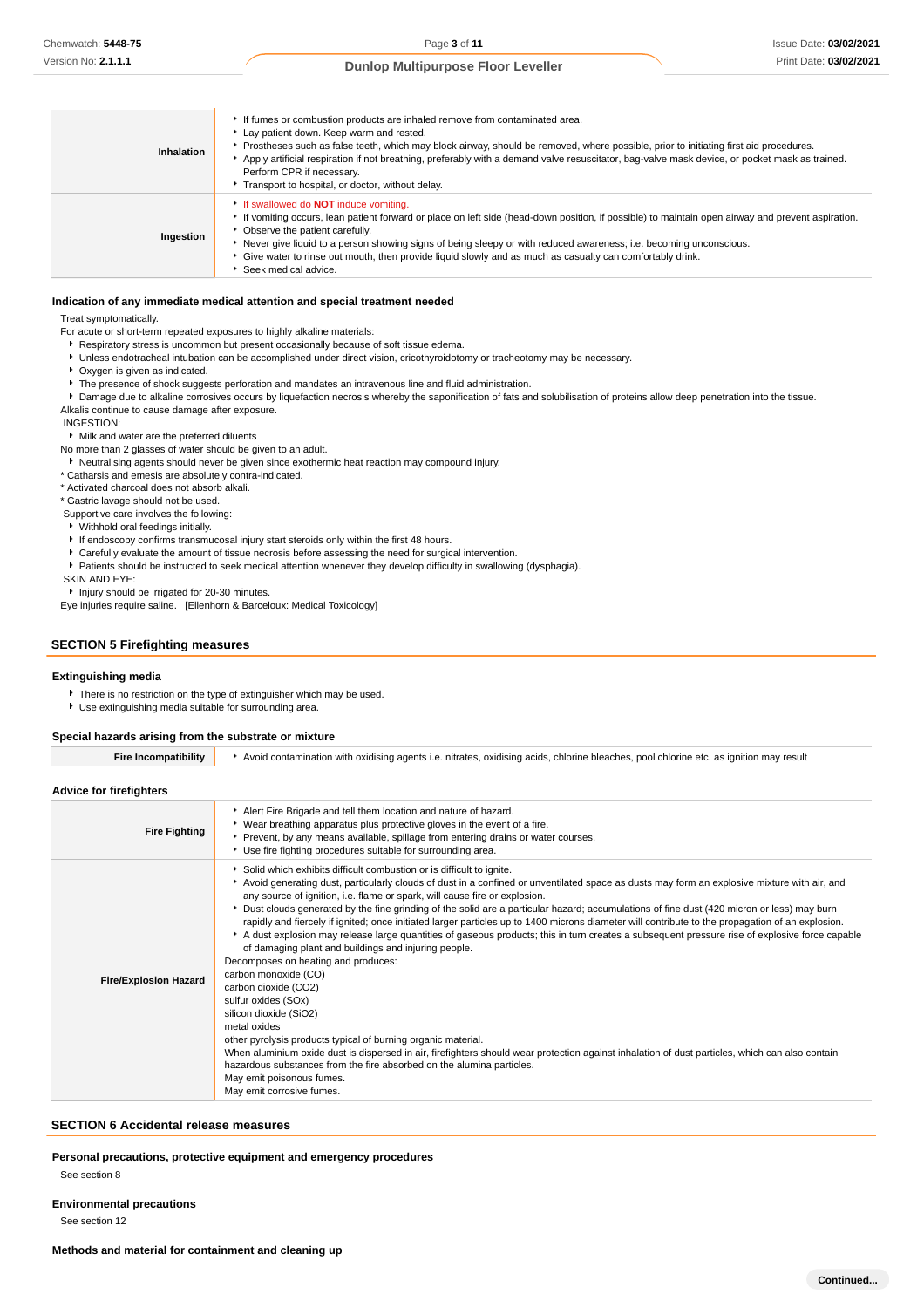| <b>Minor Spills</b> | Clean up waste regularly and abnormal spills immediately.<br>Avoid breathing dust and contact with skin and eyes.<br>▶ Wear protective clothing, gloves, safety glasses and dust respirator.<br>Use dry clean up procedures and avoid generating dust.          |
|---------------------|-----------------------------------------------------------------------------------------------------------------------------------------------------------------------------------------------------------------------------------------------------------------|
| <b>Major Spills</b> | Clear area of personnel and move upwind.<br>Alert Fire Brigade and tell them location and nature of hazard.<br>Wear full body protective clothing with breathing apparatus.<br>Prevent, by all means available, spillage from entering drains or water courses. |

Personal Protective Equipment advice is contained in Section 8 of the SDS.

# **SECTION 7 Handling and storage**

| Precautions for safe handling |                                                                                                                                                                                                                                                                                                                                                                                                                                                                                                                                                                                                                                                                                                                                                                 |
|-------------------------------|-----------------------------------------------------------------------------------------------------------------------------------------------------------------------------------------------------------------------------------------------------------------------------------------------------------------------------------------------------------------------------------------------------------------------------------------------------------------------------------------------------------------------------------------------------------------------------------------------------------------------------------------------------------------------------------------------------------------------------------------------------------------|
| Safe handling                 | Avoid all personal contact, including inhalation.<br>▶ Wear protective clothing when risk of exposure occurs.<br>Use in a well-ventilated area.<br>Prevent concentration in hollows and sumps.<br>▶ Organic powders when finely divided over a range of concentrations regardless of particulate size or shape and suspended in air or some<br>other oxidizing medium may form explosive dust-air mixtures and result in a fire or dust explosion (including secondary explosions)<br>Minimise airborne dust and eliminate all ignition sources. Keep away from heat, hot surfaces, sparks, and flame.<br>Establish good housekeeping practices.<br>Remove dust accumulations on a regular basis by vacuuming or gentle sweeping to avoid creating dust clouds. |
| Other information             | Store in original containers.<br>Keep containers securely sealed.<br>Store in a cool, dry area protected from environmental extremes.<br>Store away from incompatible materials and foodstuff containers.                                                                                                                                                                                                                                                                                                                                                                                                                                                                                                                                                       |

## **Conditions for safe storage, including any incompatibilities**

| Suitable container      | Polyethylene or polypropylene container.<br>Check all containers are clearly labelled and free from leaks.                                                                |
|-------------------------|---------------------------------------------------------------------------------------------------------------------------------------------------------------------------|
| Storage incompatibility | Avoid strong acids, acid chlorides, acid anhydrides and chloroformates.<br>Avoid contact with copper, aluminium and their alloys.<br>Avoid reaction with oxidising agents |

# **SECTION 8 Exposure controls / personal protection**

# **Control parameters**

## **Occupational Exposure Limits (OEL)**

## **INGREDIENT DATA**

| Source                                            | Ingredient                     | <b>Material name</b>                           | <b>TWA</b>          | <b>STEL</b>      | Peak             | <b>Notes</b>              |
|---------------------------------------------------|--------------------------------|------------------------------------------------|---------------------|------------------|------------------|---------------------------|
| New Zealand Workplace<br>Exposure Standards (WES) | graded sand                    | Quartz respirable dust                         | 0.05<br>mg/m3       | Not<br>Available | Not<br>Available | Not Available             |
| New Zealand Workplace<br>Exposure Standards (WES) | portland cement                | Portland cement respirable dust                | 1 $mg/m3$           | Not<br>Available | Not<br>Available | dsen-Dermal<br>sensitiser |
| New Zealand Workplace<br>Exposure Standards (WES) | portland cement                | Portland cement                                | $3$ mg/m $3$        | Not<br>Available | Not<br>Available | dsen-Dermal<br>sensitiser |
| New Zealand Workplace<br>Exposure Standards (WES) | calcium carbonate              | Calcium carbonate                              | $10 \text{ mg/m}$ 3 | Not<br>Available | Not<br>Available | Not Available             |
| New Zealand Workplace<br>Exposure Standards (WES) | calcium carbonate              | Marble (Calcium carbonate)                     | $10 \text{ mg/m}$ 3 | Not<br>Available | Not<br>Available | Not Available             |
| New Zealand Workplace<br>Exposure Standards (WES) | calcium carbonate              | Limestone (Calcium carbonate)                  | $10 \text{ mg/m}$ 3 | Not<br>Available | Not<br>Available | Not Available             |
| New Zealand Workplace<br>Exposure Standards (WES) | calcium sulfate                | Calcium sulphate (Gypsum, Plaster of<br>Paris) | $10 \text{ mg/m}$   | Not<br>Available | Not<br>Available | Not Available             |
| New Zealand Workplace<br>Exposure Standards (WES) | calcium sulfate                | Plaster of Paris (Calcium sulphate)            | $10 \text{ mg/m}$ 3 | Not<br>Available | Not<br>Available | Not Available             |
| New Zealand Workplace<br>Exposure Standards (WES) | silica crystalline -<br>quartz | Quartz respirable dust                         | 0.05<br>mg/m3       | Not<br>Available | Not<br>Available | Not Available             |

**Emergency Limits**

| Ingredient                  | <b>Material name</b>                          | TEEL-1           |                     | TEEL-2             | TEEL-3           |
|-----------------------------|-----------------------------------------------|------------------|---------------------|--------------------|------------------|
| graded sand                 | Silica, crystalline-quartz; (Silicon dioxide) | $0.075$ mg/m $3$ | $33 \text{ mg/m}$   |                    | 200 mg/m3        |
| calcium carbonate           | Carbonic acid, calcium salt                   | 45 mg/m3         |                     | $210 \text{ mg/m}$ | $1,300$ mg/m $3$ |
| silica crystalline - quartz | Silica, crystalline-quartz; (Silicon dioxide) | $0.075$ mg/m $3$ |                     | $33 \text{ mg/m}$  | 200 mg/m3        |
|                             |                                               |                  |                     |                    |                  |
| Ingredient                  | <b>Original IDLH</b>                          |                  | <b>Revised IDLH</b> |                    |                  |
| graded sand                 | 25 mg/m3 / 50 mg/m3                           |                  | Not Available       |                    |                  |
| portland cement             | 5,000 mg/m3                                   |                  | Not Available       |                    |                  |
| calcium carbonate           | Not Available                                 |                  | Not Available       |                    |                  |
| calcium aluminate cement    | Not Available                                 |                  | Not Available       |                    |                  |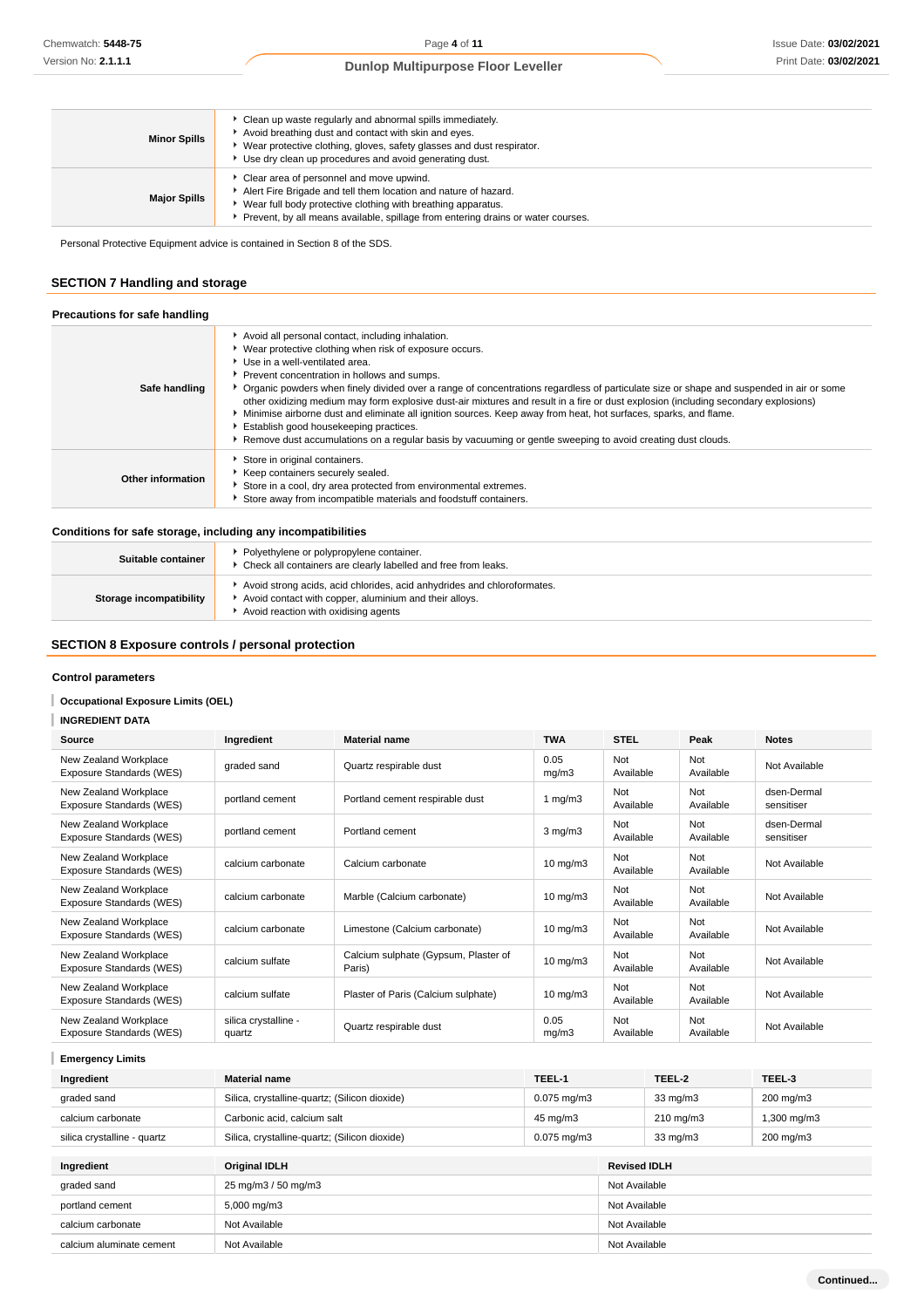| Ingredient                           | <b>Original IDLH</b>                                                                                                                                                                                                                                                                                                                                                     | <b>Revised IDLH</b>                     |  |  |  |
|--------------------------------------|--------------------------------------------------------------------------------------------------------------------------------------------------------------------------------------------------------------------------------------------------------------------------------------------------------------------------------------------------------------------------|-----------------------------------------|--|--|--|
| calcium sulfate                      | Not Available                                                                                                                                                                                                                                                                                                                                                            | Not Available                           |  |  |  |
| silica crystalline - quartz          | 25 mg/m3 / 50 mg/m3                                                                                                                                                                                                                                                                                                                                                      | Not Available                           |  |  |  |
| <b>Occupational Exposure Banding</b> |                                                                                                                                                                                                                                                                                                                                                                          |                                         |  |  |  |
| Ingredient                           | <b>Occupational Exposure Band Rating</b>                                                                                                                                                                                                                                                                                                                                 | <b>Occupational Exposure Band Limit</b> |  |  |  |
| calcium aluminate cement             | $\leq$ 0.01 mg/m <sup>3</sup>                                                                                                                                                                                                                                                                                                                                            |                                         |  |  |  |
| Notes:                               | Occupational exposure banding is a process of assigning chemicals into specific categories or bands based on a chemical's potency and the<br>adverse health outcomes associated with exposure. The output of this process is an occupational exposure band (OEB), which corresponds to a<br>range of exposure concentrations that are expected to protect worker health. |                                         |  |  |  |

## **Exposure controls**

| Appropriate engineering<br>controls | Engineering controls are used to remove a hazard or place a barrier between the worker and the hazard. Well-designed engineering controls can<br>be highly effective in protecting workers and will typically be independent of worker interactions to provide this high level of protection.<br>The basic types of engineering controls are:<br>Process controls which involve changing the way a job activity or process is done to reduce the risk.<br>Enclosure and/or isolation of emission source which keeps a selected hazard "physically" away from the worker and ventilation that strategically<br>"adds" and "removes" air in the work environment.                                                                                                                                                                                                                                                                                                                                                                                                                                                                                                                                                                                                                                                                                                                                                                                                                                                                                                                                                                                                                                                                                                                                        |  |
|-------------------------------------|--------------------------------------------------------------------------------------------------------------------------------------------------------------------------------------------------------------------------------------------------------------------------------------------------------------------------------------------------------------------------------------------------------------------------------------------------------------------------------------------------------------------------------------------------------------------------------------------------------------------------------------------------------------------------------------------------------------------------------------------------------------------------------------------------------------------------------------------------------------------------------------------------------------------------------------------------------------------------------------------------------------------------------------------------------------------------------------------------------------------------------------------------------------------------------------------------------------------------------------------------------------------------------------------------------------------------------------------------------------------------------------------------------------------------------------------------------------------------------------------------------------------------------------------------------------------------------------------------------------------------------------------------------------------------------------------------------------------------------------------------------------------------------------------------------|--|
| <b>Personal protection</b>          |                                                                                                                                                                                                                                                                                                                                                                                                                                                                                                                                                                                                                                                                                                                                                                                                                                                                                                                                                                                                                                                                                                                                                                                                                                                                                                                                                                                                                                                                                                                                                                                                                                                                                                                                                                                                        |  |
| Eye and face protection             | Safety glasses with unperforated side shields may be used where continuous eye protection is desirable, as in laboratories; spectacles are<br>not sufficient where complete eye protection is needed such as when handling bulk-quantities, where there is a danger of splashing, or if the<br>material may be under pressure.<br>• Chemical goggles whenever there is a danger of the material coming in contact with the eyes; goggles must be properly fitted.<br>Full face shield (20 cm, 8 in minimum) may be required for supplementary but never for primary protection of eyes; these afford face<br>protection.<br>Alternatively a gas mask may replace splash goggles and face shields.                                                                                                                                                                                                                                                                                                                                                                                                                                                                                                                                                                                                                                                                                                                                                                                                                                                                                                                                                                                                                                                                                                      |  |
| <b>Skin protection</b>              | See Hand protection below                                                                                                                                                                                                                                                                                                                                                                                                                                                                                                                                                                                                                                                                                                                                                                                                                                                                                                                                                                                                                                                                                                                                                                                                                                                                                                                                                                                                                                                                                                                                                                                                                                                                                                                                                                              |  |
| <b>Hands/feet protection</b>        | Elbow length PVC gloves<br>NOTE:<br>The material may produce skin sensitisation in predisposed individuals. Care must be taken, when removing gloves and other protective<br>equipment, to avoid all possible skin contact.<br>Contaminated leather items, such as shoes, belts and watch-bands should be removed and destroyed.<br>The selection of suitable gloves does not only depend on the material, but also on further marks of quality which vary from manufacturer to<br>manufacturer. Where the chemical is a preparation of several substances, the resistance of the glove material can not be calculated in advance<br>and has therefore to be checked prior to the application.<br>The exact break through time for substances has to be obtained from the manufacturer of the protective gloves and has to be observed when<br>making a final choice.<br>Personal hygiene is a key element of effective hand care.<br>Experience indicates that the following polymers are suitable as glove materials for protection against undissolved, dry solids, where abrasive<br>particles are not present.<br>polychloroprene.<br>initrile rubber.<br>butyl rubber.                                                                                                                                                                                                                                                                                                                                                                                                                                                                                                                                                                                                                           |  |
| <b>Body protection</b>              | See Other protection below                                                                                                                                                                                                                                                                                                                                                                                                                                                                                                                                                                                                                                                                                                                                                                                                                                                                                                                                                                                                                                                                                                                                                                                                                                                                                                                                                                                                                                                                                                                                                                                                                                                                                                                                                                             |  |
| Other protection                    | Employees working with confirmed human carcinogens should be provided with, and be required to wear, clean, full body protective clothing<br>(smocks, coveralls, or long-sleeved shirt and pants), shoe covers and gloves prior to entering the regulated area. [AS/NZS ISO 6529:2006 or<br>national equivalent]<br>Employees engaged in handling operations involving carcinogens should be provided with, and required to wear and use half-face filter-type<br>respirators with filters for dusts, mists and fumes, or air purifying canisters or cartridges. A respirator affording higher levels of protection may<br>be substituted. [AS/NZS 1715 or national equivalent]<br>Emergency deluge showers and eyewash fountains, supplied with potable water, should be located near, within sight of, and on the same<br>level with locations where direct exposure is likely.<br>▶ Prior to each exit from an area containing confirmed human carcinogens, employees should be required to remove and leave protective<br>clothing and equipment at the point of exit and at the last exit of the day, to place used clothing and equipment in impervious containers at<br>the point of exit for purposes of decontamination or disposal. The contents of such impervious containers must be identified with suitable<br>labels. For maintenance and decontamination activities, authorized employees entering the area should be provided with and required to<br>wear clean, impervious garments, including gloves, boots and continuous-air supplied hood.<br>▶ Prior to removing protective garments the employee should undergo decontamination and be required to shower upon removal of the<br>garments and hood.<br>• Overalls.<br>P.V.C apron.<br>Barrier cream.<br>Skin cleansing cream. |  |

# **Recommended material(s)**

**GLOVE SELECTION INDEX**

Glove selection is based on a modified presentation of the:

#### **"Forsberg Clothing Performance Index".**

 The effect(s) of the following substance(s) are taken into account in the **computergenerated** selection:

### Dunlop Multipurpose Floor Leveller

| . .<br>__       |            |
|-----------------|------------|
| Material        | <b>CPI</b> |
| BUTYL           | Α          |
| <b>NEOPRENE</b> | Α          |

# **Respiratory protection**

Type BAX-P Filter of sufficient capacity. (AS/NZS 1716 & 1715, EN 143:2000 & 149:2001, ANSI Z88 or national equivalent)

| <b>Required Minimum</b><br><b>Protection Factor</b> | <b>Half-Face</b><br>Respirator | <b>Full-Face</b><br>Respirator | <b>Powered Air</b><br>Respirator |
|-----------------------------------------------------|--------------------------------|--------------------------------|----------------------------------|
| up to $10 \times ES$                                | BAX <sub>P1</sub><br>Air-line* | -                              | <b>BAX PAPR-P1</b><br>-          |
| up to $50 \times ES$                                | Air-line**                     | BAX <sub>P2</sub>              | <b>BAX PAPR-P2</b>               |
| up to $100 \times ES$                               | ۰                              | BAX <sub>P3</sub>              | -                                |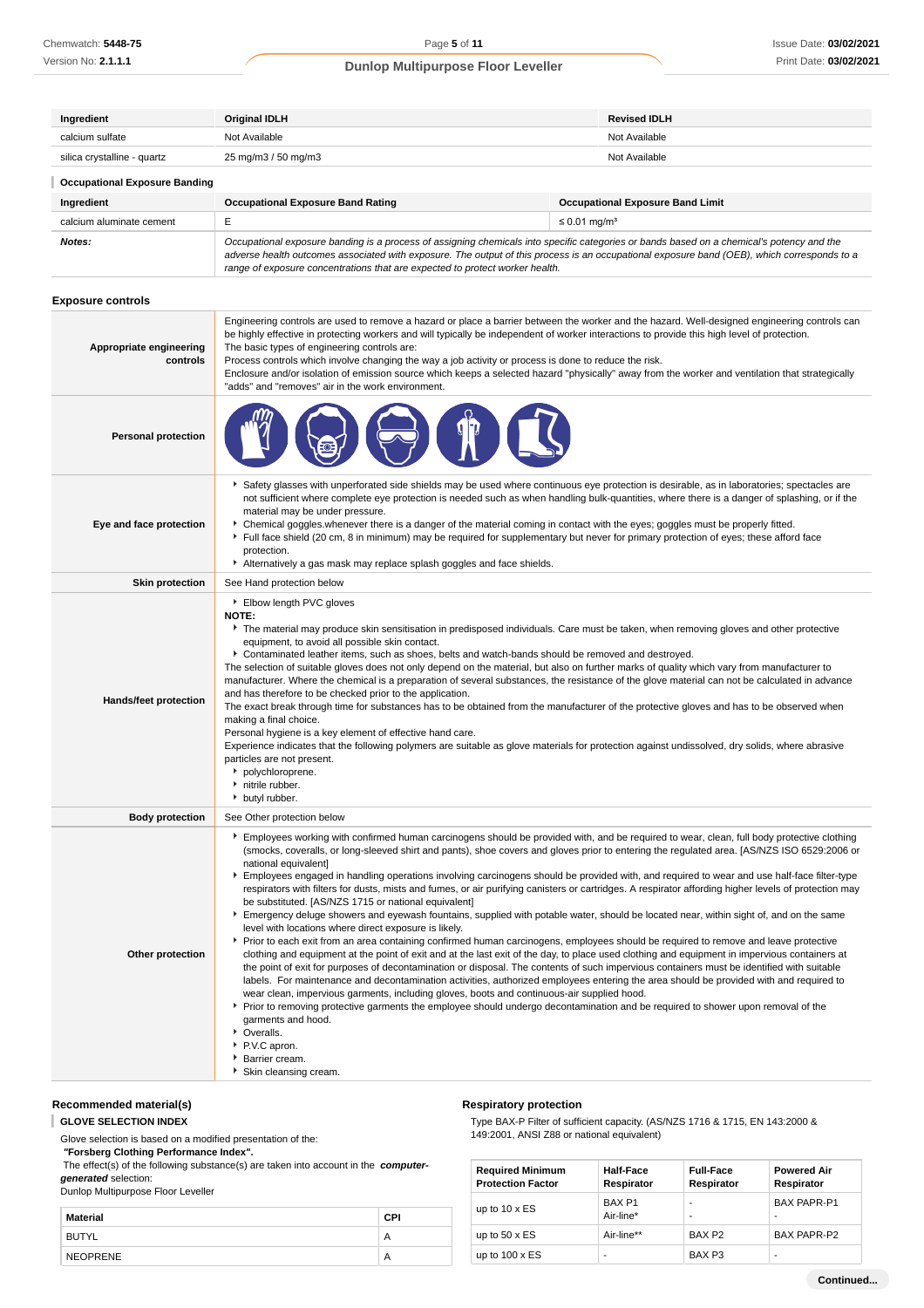| NEOPRENE/NATURAL | A |
|------------------|---|
| <b>NITRILE</b>   | A |
| <b>PE</b>        | A |
| PE/EVAL/PE       | A |
| <b>PVC</b>       | A |
| <b>TEFLON</b>    | A |
| <b>VITON</b>     | A |
| NATURAL RUBBER   | B |
| NATURAL+NEOPRENE | B |

\* CPI - Chemwatch Performance Index

A: Best Selection

B: Satisfactory; may degrade after 4 hours continuous immersion

C: Poor to Dangerous Choice for other than short term immersion

**NOTE**: As a series of factors will influence the actual performance of the glove, a final selection must be based on detailed observation. -

\* Where the glove is to be used on a short term, casual or infrequent basis, factors such as "feel" or convenience (e.g. disposability), may dictate a choice of gloves which might otherwise be unsuitable following long-term or frequent use. A qualified practitioner should be consulted.

|              |   | Air-line*  | -           |
|--------------|---|------------|-------------|
| $100 + x ES$ | - | Air-line** | BAX PAPR-P3 |

\* - Negative pressure demand \*\* - Continuous flow

A(All classes) = Organic vapours, B AUS or B1 = Acid gasses, B2 = Acid gas or hydrogen cyanide(HCN), B3 = Acid gas or hydrogen cyanide(HCN), E = Sulfur dioxide(SO2), G = Agricultural chemicals, K = Ammonia(NH3), Hg = Mercury, NO = Oxides of nitrogen,  $MB =$  Methyl bromide,  $AX =$  Low boiling point organic compounds(below 65 degC)

- Respirators may be necessary when engineering and administrative controls do not adequately prevent exposures.
- $\blacktriangleright$  The decision to use respiratory protection should be based on professional judgment that takes into account toxicity information, exposure measurement data, and frequency and likelihood of the worker's exposure - ensure users are not subject to high thermal loads which may result in heat stress or distress due to personal protective equipment (powered, positive flow, full face apparatus may be an option).
- Published occupational exposure limits, where they exist, will assist in determining the adequacy of the selected respiratory protection. These may be government mandated or vendor recommended.
- Certified respirators will be useful for protecting workers from inhalation of particulates when properly selected and fit tested as part of a complete respiratory protection program.
- Use approved positive flow mask if significant quantities of dust becomes airborne. Try to avoid creating dust conditions.

### **SECTION 9 Physical and chemical properties**

### **Information on basic physical and chemical properties**

| Appearance                                      | Grey powder; insoluble in water. Loose Bulk Density: 1.3 approx. |                                            |                |
|-------------------------------------------------|------------------------------------------------------------------|--------------------------------------------|----------------|
|                                                 |                                                                  |                                            |                |
| <b>Physical state</b>                           | Divided Solid                                                    | Relative density (Water = 1)               | 2.6 approx.    |
| Odour                                           | Not Available                                                    | Partition coefficient n-octanol<br>/ water | Not Available  |
| <b>Odour threshold</b>                          | Not Available                                                    | Auto-ignition temperature (°C)             | Not Available  |
| pH (as supplied)                                | Not Applicable                                                   | <b>Decomposition temperature</b>           | Not Available  |
| Melting point / freezing point<br>(°C)          | Not Available                                                    | Viscosity (cSt)                            | Not Applicable |
| Initial boiling point and boiling<br>range (°C) | Not Applicable                                                   | Molecular weight (g/mol)                   | Not Applicable |
| Flash point (°C)                                | Not Applicable                                                   | <b>Taste</b>                               | Not Available  |
| <b>Evaporation rate</b>                         | Not Applicable                                                   | <b>Explosive properties</b>                | Not Available  |
| Flammability                                    | Not Applicable                                                   | <b>Oxidising properties</b>                | Not Available  |
| Upper Explosive Limit (%)                       | Not Applicable                                                   | Surface Tension (dyn/cm or<br>$mN/m$ )     | Not Applicable |
| Lower Explosive Limit (%)                       | Not Applicable                                                   | <b>Volatile Component (%vol)</b>           | Not Applicable |
| Vapour pressure (kPa)                           | Not Applicable                                                   | Gas group                                  | Not Available  |
| Solubility in water                             | Immiscible                                                       | pH as a solution (1%)                      | Not Available  |
| Vapour density (Air = 1)                        | Not Applicable                                                   | VOC g/L                                    | Not Available  |

## **SECTION 10 Stability and reactivity**

| Reactivity                            | See section 7                                                                                                                      |
|---------------------------------------|------------------------------------------------------------------------------------------------------------------------------------|
| <b>Chemical stability</b>             | • Unstable in the presence of incompatible materials.<br>Product is considered stable.<br>Hazardous polymerisation will not occur. |
| Possibility of hazardous<br>reactions | See section 7                                                                                                                      |
| <b>Conditions to avoid</b>            | See section 7                                                                                                                      |
| Incompatible materials                | See section 7                                                                                                                      |
| Hazardous decomposition<br>products   | See section 5                                                                                                                      |

# **SECTION 11 Toxicological information**

#### **Information on toxicological effects**

| Inhaled | The material can cause respiratory irritation in some persons. The body's response to such irritation can cause further lung damage.<br>Inhalation of vapours may cause drowsiness and dizziness. This may be accompanied by sleepiness, reduced alertness, loss of reflexes, lack of<br>co-ordination, and vertigo.<br>Inhalation of dusts, generated by the material during the course of normal handling, may be damaging to the health of the individual.<br>Inhalation may result in ulcers or sores of the lining of the nose (nasal mucosa), and lung damage.<br>Persons with impaired respiratory function, airway diseases and conditions such as emphysema or chronic bronchitis, may incur further disability<br>if excessive concentrations of particulate are inhaled. |
|---------|-------------------------------------------------------------------------------------------------------------------------------------------------------------------------------------------------------------------------------------------------------------------------------------------------------------------------------------------------------------------------------------------------------------------------------------------------------------------------------------------------------------------------------------------------------------------------------------------------------------------------------------------------------------------------------------------------------------------------------------------------------------------------------------|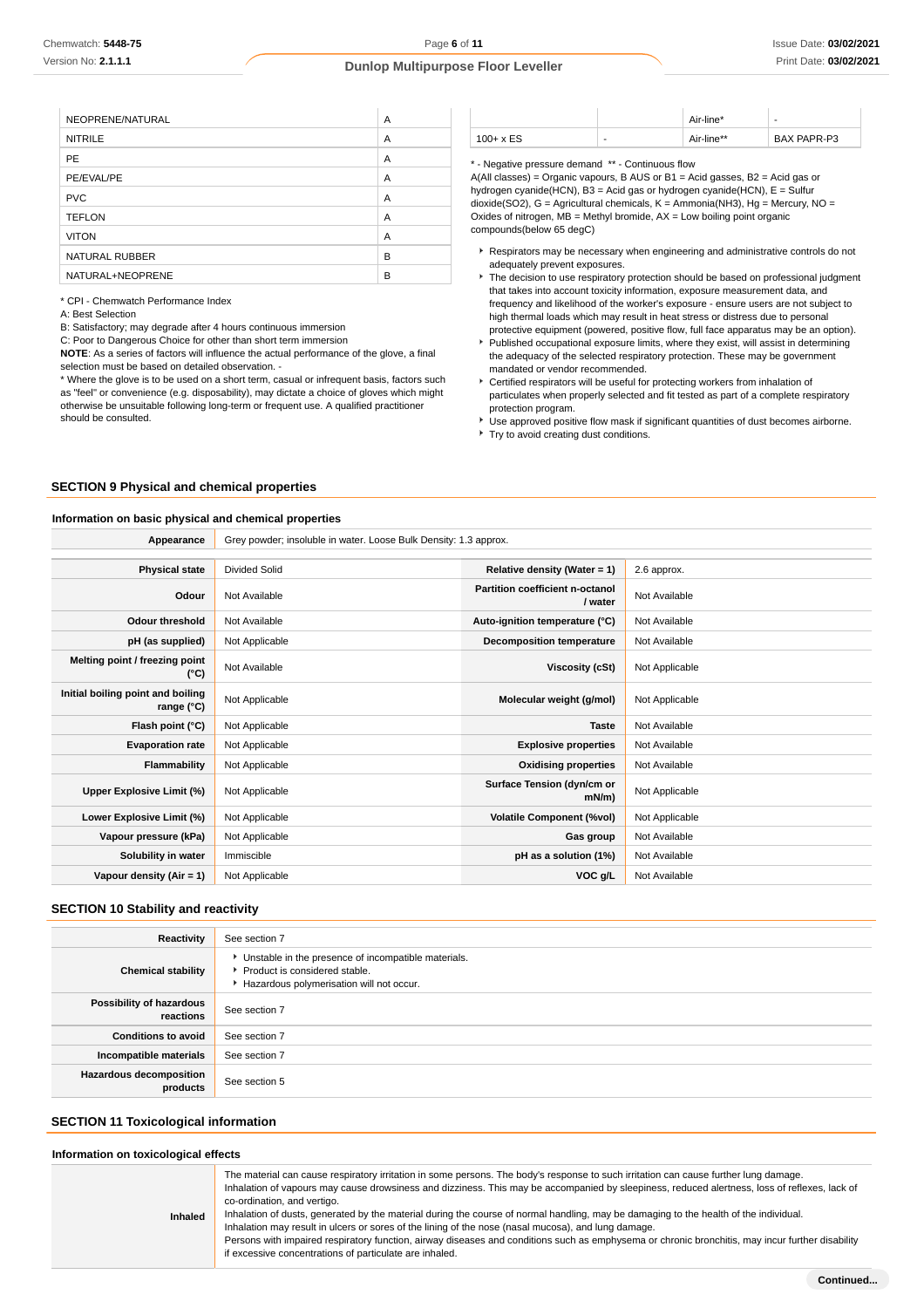|                                  | If prior damage to the circulatory or nervous systems has occurred or if kidney damage has been sustained, proper screenings should be<br>conducted on individuals who may be exposed to further risk if handling and use of the material result<br>in excessive exposures.                                                                                                                                                                                                                                                                                                                                                                                                                                                                                                                                                                                                                                                                                                                                                                                                                                                                                                                                                                                                                                                                                                                                                                                                                                                                                                                                                                                                                                                                                                                                                                                                                                                                                                                                                                                                                                                                                                                                                                                                                                                                                                                                                                                                                                                                                                                                                                                                                                                                                                                                                                                                                                                                                                                                                                                                                                                                                                                                                                                           |                   |  |
|----------------------------------|-----------------------------------------------------------------------------------------------------------------------------------------------------------------------------------------------------------------------------------------------------------------------------------------------------------------------------------------------------------------------------------------------------------------------------------------------------------------------------------------------------------------------------------------------------------------------------------------------------------------------------------------------------------------------------------------------------------------------------------------------------------------------------------------------------------------------------------------------------------------------------------------------------------------------------------------------------------------------------------------------------------------------------------------------------------------------------------------------------------------------------------------------------------------------------------------------------------------------------------------------------------------------------------------------------------------------------------------------------------------------------------------------------------------------------------------------------------------------------------------------------------------------------------------------------------------------------------------------------------------------------------------------------------------------------------------------------------------------------------------------------------------------------------------------------------------------------------------------------------------------------------------------------------------------------------------------------------------------------------------------------------------------------------------------------------------------------------------------------------------------------------------------------------------------------------------------------------------------------------------------------------------------------------------------------------------------------------------------------------------------------------------------------------------------------------------------------------------------------------------------------------------------------------------------------------------------------------------------------------------------------------------------------------------------------------------------------------------------------------------------------------------------------------------------------------------------------------------------------------------------------------------------------------------------------------------------------------------------------------------------------------------------------------------------------------------------------------------------------------------------------------------------------------------------------------------------------------------------------------------------------------------------|-------------------|--|
|                                  | Effects on lungs are significantly enhanced in the presence of respirable particles.                                                                                                                                                                                                                                                                                                                                                                                                                                                                                                                                                                                                                                                                                                                                                                                                                                                                                                                                                                                                                                                                                                                                                                                                                                                                                                                                                                                                                                                                                                                                                                                                                                                                                                                                                                                                                                                                                                                                                                                                                                                                                                                                                                                                                                                                                                                                                                                                                                                                                                                                                                                                                                                                                                                                                                                                                                                                                                                                                                                                                                                                                                                                                                                  |                   |  |
| Ingestion                        | Accidental ingestion of the material may be damaging to the health of the individual.<br>Not normally a hazard due to the physical form of product. The material is a physical irritant to the gastro-intestinal tract                                                                                                                                                                                                                                                                                                                                                                                                                                                                                                                                                                                                                                                                                                                                                                                                                                                                                                                                                                                                                                                                                                                                                                                                                                                                                                                                                                                                                                                                                                                                                                                                                                                                                                                                                                                                                                                                                                                                                                                                                                                                                                                                                                                                                                                                                                                                                                                                                                                                                                                                                                                                                                                                                                                                                                                                                                                                                                                                                                                                                                                |                   |  |
| <b>Skin Contact</b>              | The material may accentuate any pre-existing dermatitis condition<br>Though considered non-harmful, slight irritation may result from contact because of the abrasive nature of the aluminium oxide particles. Thus it<br>may cause itching and skin reaction and inflammation.<br>Four students received severe hand burns whilst making moulds of their hands with dental plaster substituted for Plaster of Paris. The dental<br>plaster known as "Stone" was a special form of calcium sulfate hemihydrate containing alpha-hemihydrate crystals that provide high compression<br>strength to the moulds. Beta-hemihydrate (normal Plaster of Paris) does not cause skin burns in similar circumstances.<br>Skin contact may result in severe irritation particularly to broken skin. Ulceration known as "chrome ulcers" may develop. Chrome ulcers and skin<br>cancer are significantly related.<br>Handling wet cement can cause dermatitis. Cement when wet is quite alkaline and this alkali action on the skin contributes strongly to cement<br>contact dermatitis since it may cause drying and defatting of the skin which is followed by hardening, cracking, lesions developing, possible<br>infections of lesions and penetration by soluble salts.<br>Open cuts, abraded or irritated skin should not be exposed to this material<br>Entry into the blood-stream, through, for example, cuts, abrasions or lesions, may produce systemic injury with harmful effects. Examine the skin<br>prior to the use of the material and ensure that any external damage is suitably protected.<br>The material may cause moderate inflammation of the skin either following direct contact or after a delay of some time. Repeated exposure can<br>cause contact dermatitis which is characterised by redness, swelling and blistering.                                                                                                                                                                                                                                                                                                                                                                                                                                                                                                                                                                                                                                                                                                                                                                                                                                                                                                                                                                                                                                                                                                                                                                                                                                                                                                                                                                                                                       |                   |  |
| Eye                              | If applied to the eyes, this material causes severe eye damage.                                                                                                                                                                                                                                                                                                                                                                                                                                                                                                                                                                                                                                                                                                                                                                                                                                                                                                                                                                                                                                                                                                                                                                                                                                                                                                                                                                                                                                                                                                                                                                                                                                                                                                                                                                                                                                                                                                                                                                                                                                                                                                                                                                                                                                                                                                                                                                                                                                                                                                                                                                                                                                                                                                                                                                                                                                                                                                                                                                                                                                                                                                                                                                                                       |                   |  |
| <b>Chronic</b>                   | Long-term exposure to respiratory irritants may result in airways disease, involving difficulty breathing and related whole-body problems.<br>Skin contact with the material is more likely to cause a sensitisation reaction in some persons compared to the general population.<br>There is sufficient evidence to suggest that this material directly causes cancer in humans.<br>Substance accumulation, in the human body, may occur and may cause some concern following repeated or long-term occupational exposure.<br>Animal testing shows long term exposure to aluminium oxides may cause lung disease and cancer, depending on the size of the particle. The<br>smaller the size, the greater the tendencies of causing harm.<br>Red blood cells and rabbit alveolar macrophages exposed to calcium silicate insulation materials in vitro showed haemolysis in one study but not<br>in another. Both studies showed the substance to be more cytotoxic than titanium dioxide but less toxic than asbestos.<br>In a small cohort mortality study of workers in a wollastonite quarry, the observed number of deaths from all cancers combined and lung cancer<br>were lower than expected. Wollastonite is a calcium inosilicate mineral (CaSiO3).<br>Cement contact dermatitis (CCD) may occur when contact shows an allergic response, which may progress to sensitisation. Sensitisation is due<br>to soluble chromates (chromate compounds) present in trace amounts in some cements and cement products. Soluble chromates readily<br>penetrate intact skin. Cement dermatitis can be characterised by fissures, eczematous rash, dystrophic nails, and dry skin; acute contact with<br>highly alkaline mixtures may cause localised necrosis.<br>Pure calcium carbonate does not cause the disease pneumoconiosis probably due to its rapid elimination from the body. However, its unsterilised<br>particulates can infect the lung and airway to cause inflammation.<br>High blood concentrations of calcium ion may give rise to dilation of blood vessels and depress heart function, leading to low blood pressure and<br>fainting (syncope). Calcium ions enhance the effects of digitalis on the heart, and may precipitate digitalis poisoning. Calcium salts also reduce<br>the absorption of tetracyclines. In newborns, giving calcium during treatment has resulted in calcification of soft tissue.<br>Overexposure to the breathable dust may cause coughing, wheezing, difficulty in breathing and impaired lung function. Chronic symptoms may<br>include decreased vital lung capacity and chest infections. Repeated exposures in the workplace to high levels of fine-divided dusts may produce<br>a condition known as pneumoconiosis, which is the lodgement of any inhaled dusts in the lung, irrespective of the effect. This is particularly true<br>when a significant number of particles less than 0.5 microns (1/50000 inch) are present.<br>Chromium (III) is an essential trace mineral. Chronic exposure to chromium (III) irritates the airways, malnourishes the liver and kidneys, causes<br>fluid in the lungs, and adverse effects on white blood cells, and also increases the risk of developing lung cancer. |                   |  |
| <b>Dunlop Multipurpose Floor</b> | <b>TOXICITY</b>                                                                                                                                                                                                                                                                                                                                                                                                                                                                                                                                                                                                                                                                                                                                                                                                                                                                                                                                                                                                                                                                                                                                                                                                                                                                                                                                                                                                                                                                                                                                                                                                                                                                                                                                                                                                                                                                                                                                                                                                                                                                                                                                                                                                                                                                                                                                                                                                                                                                                                                                                                                                                                                                                                                                                                                                                                                                                                                                                                                                                                                                                                                                                                                                                                                       | <b>IRRITATION</b> |  |
| Leveller                         | Not Available                                                                                                                                                                                                                                                                                                                                                                                                                                                                                                                                                                                                                                                                                                                                                                                                                                                                                                                                                                                                                                                                                                                                                                                                                                                                                                                                                                                                                                                                                                                                                                                                                                                                                                                                                                                                                                                                                                                                                                                                                                                                                                                                                                                                                                                                                                                                                                                                                                                                                                                                                                                                                                                                                                                                                                                                                                                                                                                                                                                                                                                                                                                                                                                                                                                         | Not Available     |  |

| <b>Dunlop Multipurpose Floor</b> | <b>IUAIUI</b> I                      | IRRITATION                                           |
|----------------------------------|--------------------------------------|------------------------------------------------------|
| Leveller                         | Not Available                        | Not Available                                        |
|                                  | <b>TOXICITY</b>                      | <b>IRRITATION</b>                                    |
| graded sand                      | Oral(Rat) LD50; =500 mg/kg $[2]$     | Not Available                                        |
|                                  | <b>TOXICITY</b>                      | <b>IRRITATION</b>                                    |
| portland cement                  | Not Available                        | Not Available                                        |
|                                  | <b>TOXICITY</b>                      | <b>IRRITATION</b>                                    |
|                                  | dermal (rat) LD50: >2000 mg/kg[1]    | Eye (rabbit): 0.75 mg/24h - SEVERE                   |
| calcium carbonate                | Oral(Rat) LD50; >2000 mg/kg[1]       | Eye: no adverse effect observed (not irritating)[1]  |
|                                  |                                      | Skin (rabbit): 500 mg/24h-moderate                   |
|                                  |                                      | Skin: no adverse effect observed (not irritating)[1] |
|                                  | <b>TOXICITY</b>                      | <b>IRRITATION</b>                                    |
| calcium aluminate cement         | dermal (rat) LD50: >2000 mg/kg $[1]$ | Not Available                                        |
|                                  | Oral(Rat) LD50; >2000 mg/kg[1]       |                                                      |
|                                  | <b>TOXICITY</b>                      | <b>IRRITATION</b>                                    |
| calcium sulfate                  | Oral(Rat) LD50; >1581 mg/kg[1]       | Not Available                                        |
|                                  | <b>TOXICITY</b>                      | <b>IRRITATION</b>                                    |
| silica crystalline - quartz      | Oral(Rat) LD50; =500 mg/kg $[2]$     | Not Available                                        |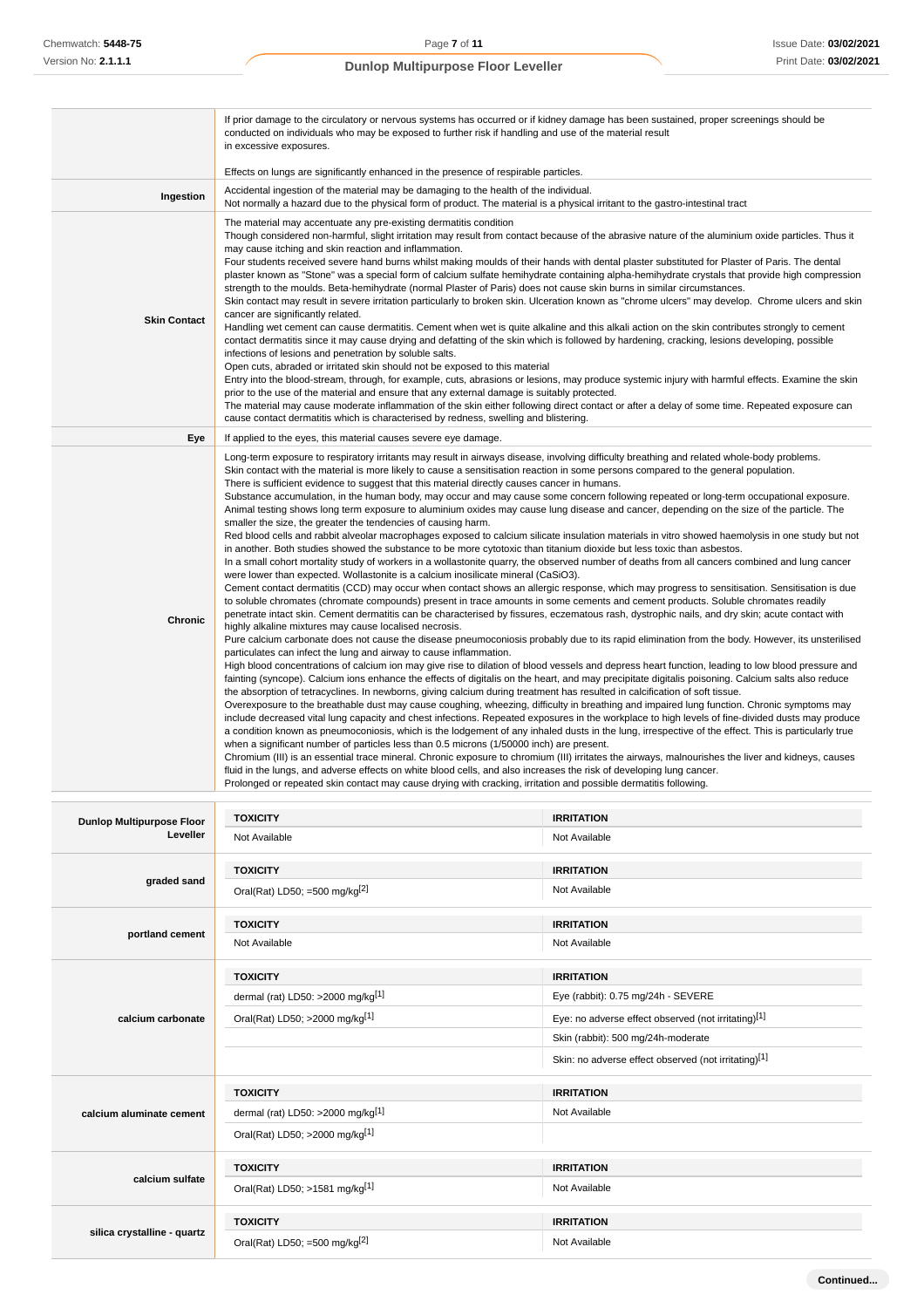| Legend:                                                                                                                                     | 1. Value obtained from Europe ECHA Registered Substances - Acute toxicity 2.* Value obtained from manufacturer's SDS. Unless otherwise<br>specified data extracted from RTECS - Register of Toxic Effect of chemical Substances                                                                                                                                                                                                                                                                                                                                                                                                                                                                                                                                                                                                                                                                                                                                                                                                  |                                 |   |
|---------------------------------------------------------------------------------------------------------------------------------------------|----------------------------------------------------------------------------------------------------------------------------------------------------------------------------------------------------------------------------------------------------------------------------------------------------------------------------------------------------------------------------------------------------------------------------------------------------------------------------------------------------------------------------------------------------------------------------------------------------------------------------------------------------------------------------------------------------------------------------------------------------------------------------------------------------------------------------------------------------------------------------------------------------------------------------------------------------------------------------------------------------------------------------------|---------------------------------|---|
|                                                                                                                                             |                                                                                                                                                                                                                                                                                                                                                                                                                                                                                                                                                                                                                                                                                                                                                                                                                                                                                                                                                                                                                                  |                                 |   |
| <b>PORTLAND CEMENT</b>                                                                                                                      | The following information refers to contact allergens as a group and may not be specific to this product.<br>Contact allergies quickly manifest themselves as contact eczema, more rarely as urticaria or Quincke's oedema. The pathogenesis of contact<br>eczema involves a cell-mediated (T lymphocytes) immune reaction of the delayed type. Other allergic skin reactions, e.g. contact urticaria,<br>involve antibody-mediated immune reactions. The significance of the contact allergen is not simply determined by its sensitisation potential: the<br>distribution of the substance and the opportunities for contact with it are equally important.                                                                                                                                                                                                                                                                                                                                                                    |                                 |   |
| <b>CALCIUM CARBONATE</b>                                                                                                                    | No evidence of carcinogenic properties. No evidence of mutagenic or teratogenic effects.<br>The material may produce severe irritation to the eye causing pronounced inflammation. Repeated or prolonged exposure to irritants may<br>produce conjunctivitis.<br>The material may cause skin irritation after prolonged or repeated exposure and may produce on contact skin redness, swelling, the production of<br>vesicles, scaling and thickening of the skin.                                                                                                                                                                                                                                                                                                                                                                                                                                                                                                                                                               |                                 |   |
| <b>CALCIUM SULFATE</b>                                                                                                                      | Gypsum (calcium sulfate dehydrate) irritates the skin, eye, mucous membranes, and airways. A series of studies involving Gypsum industry<br>workers in Poland reported chronic, non-specific airways diseases.<br>Repeat dose toxicity: Examination of workers at a gypsum manufacturing plant found restrictive defects on long-function tests in those who were<br>chronically exposed to gypsum dust.<br>Synergistic/antagonistic effects: Gypsum appears to be protective on quartz toxicity in animal testing.                                                                                                                                                                                                                                                                                                                                                                                                                                                                                                              |                                 |   |
| SILICA CRYSTALLINE -<br><b>QUARTZ</b>                                                                                                       | WARNING: For inhalation exposure ONLY: This substance has been classified by the IARC as Group 1: CARCINOGENIC TO HUMANS<br>The International Agency for Research on Cancer (IARC) has classified occupational exposures to respirable (<5 um) crystalline silica as being<br>carcinogenic to humans. This classification is based on what IARC considered sufficient evidence from epidemiological studies of humans for<br>the carcinogenicity of inhaled silica in the forms of quartz and cristobalite. Crystalline silica is also known to cause silicosis, a non-cancerous lung<br>disease.<br>Intermittent exposure produces; focal fibrosis, (pneumoconiosis), cough, dyspnoea, liver tumours.<br>* Millions of particles per cubic foot (based on impinger samples counted by light field techniques).<br>NOTE: the physical nature of quartz in the product determines whether it is likely to present a chronic health problem. To be a hazard the<br>material must enter the breathing zone as respirable particles. |                                 |   |
| <b>GRADED SAND &amp; PORTLAND</b><br><b>CEMENT &amp; CALCIUM</b><br><b>ALUMINATE CEMENT</b>                                                 | No significant acute toxicological data identified in literature search.                                                                                                                                                                                                                                                                                                                                                                                                                                                                                                                                                                                                                                                                                                                                                                                                                                                                                                                                                         |                                 |   |
| <b>PORTLAND CEMENT &amp;</b><br><b>CALCIUM CARBONATE &amp;</b><br><b>CALCIUM ALUMINATE</b><br><b>CEMENT &amp; CALCIUM</b><br><b>SULFATE</b> | Asthma-like symptoms may continue for months or even years after exposure to the material ends. This may be due to a non-allergic condition<br>known as reactive airways dysfunction syndrome (RADS) which can occur after exposure to high levels of highly irritating compound. Main<br>criteria for diagnosing RADS include the absence of previous airways disease in a non-atopic individual, with sudden onset of persistent<br>asthma-like symptoms within minutes to hours of a documented exposure to the irritant. Other criteria for diagnosis of RADS include a reversible<br>airflow pattern on lung function tests, moderate to severe bronchial hyperreactivity on methacholine challenge testing, and the lack of minimal<br>lymphocytic inflammation, without eosinophilia.                                                                                                                                                                                                                                     |                                 |   |
| <b>Acute Toxicity</b>                                                                                                                       | ×                                                                                                                                                                                                                                                                                                                                                                                                                                                                                                                                                                                                                                                                                                                                                                                                                                                                                                                                                                                                                                | Carcinogenicity                 | ✔ |
| <b>Skin Irritation/Corrosion</b>                                                                                                            | ✔                                                                                                                                                                                                                                                                                                                                                                                                                                                                                                                                                                                                                                                                                                                                                                                                                                                                                                                                                                                                                                | Reproductivity                  | ✔ |
| <b>Serious Eye Damage/Irritation</b>                                                                                                        | ✔                                                                                                                                                                                                                                                                                                                                                                                                                                                                                                                                                                                                                                                                                                                                                                                                                                                                                                                                                                                                                                | <b>STOT - Single Exposure</b>   | ✔ |
| <b>Respiratory or Skin</b><br>sensitisation                                                                                                 | ✓                                                                                                                                                                                                                                                                                                                                                                                                                                                                                                                                                                                                                                                                                                                                                                                                                                                                                                                                                                                                                                | <b>STOT - Repeated Exposure</b> | ✔ |
| <b>Mutagenicity</b>                                                                                                                         | ×                                                                                                                                                                                                                                                                                                                                                                                                                                                                                                                                                                                                                                                                                                                                                                                                                                                                                                                                                                                                                                | <b>Aspiration Hazard</b>        | × |

**Legend:**  $\mathbf{X}$  – Data either not available or does not fill the criteria for classification – Data available to make classification

# **SECTION 12 Ecological information**

| <b>Toxicity</b>                              |                         |                           |                               |                  |                  |
|----------------------------------------------|-------------------------|---------------------------|-------------------------------|------------------|------------------|
| <b>Dunlop Multipurpose Floor</b><br>Leveller | Endpoint                | <b>Test Duration (hr)</b> | <b>Species</b>                | Value            | <b>Source</b>    |
|                                              | <b>Not</b><br>Available | Not Available             | Not Available                 | Not<br>Available | Not<br>Available |
|                                              | Endpoint                | <b>Test Duration (hr)</b> | <b>Species</b>                | Value            | Source           |
| graded sand                                  | Not<br>Available        | Not Available             | Not Available                 | Not<br>Available | Not<br>Available |
| portland cement                              | Endpoint                | <b>Test Duration (hr)</b> | <b>Species</b>                | Value            | Source           |
|                                              | Not<br>Available        | Not Available             | Not Available                 | Not<br>Available | Not<br>Available |
|                                              | Endpoint                | <b>Test Duration (hr)</b> | <b>Species</b>                | Value            | <b>Source</b>    |
|                                              | <b>LC50</b>             | 96                        | Fish                          | >56000mg/L       | 4                |
| calcium carbonate                            | <b>EC50</b>             | 72                        | Algae or other aquatic plants | $>14$ mg/L       | 2                |
|                                              | EC10                    | 72                        | Algae or other aquatic plants | $>14$ mg/L       | 2                |
|                                              | <b>NOEL</b>             | 1332.0                    | Not Available                 | 1.0% w/w         | 4                |
|                                              | Endpoint                | <b>Test Duration (hr)</b> | <b>Species</b>                | Value            | Source           |
| calcium aluminate cement                     | <b>LC50</b>             | 96                        | Fish                          | $>100$ mg/L      | 2                |
|                                              | <b>EC50</b>             | 48                        | Crustacea                     | $5.4$ mg/L       | $\overline{2}$   |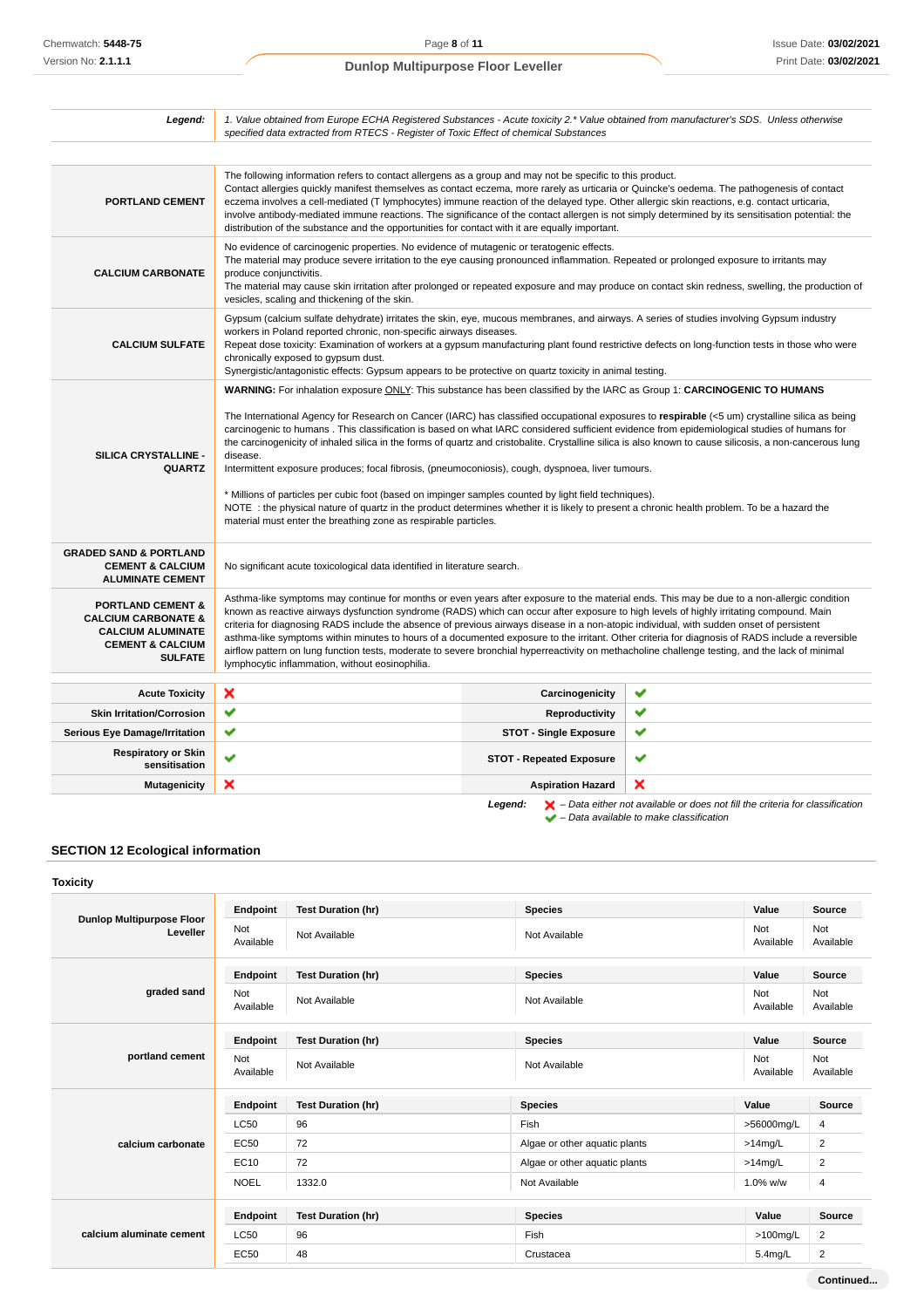|                             | EC50             | 72                                                                                                                                                                                                                                                                                                                                                                                              | Algae or other aquatic plants | 3.6 <sub>mq/L</sub> | 2                |
|-----------------------------|------------------|-------------------------------------------------------------------------------------------------------------------------------------------------------------------------------------------------------------------------------------------------------------------------------------------------------------------------------------------------------------------------------------------------|-------------------------------|---------------------|------------------|
|                             | <b>NOEC</b>      | 72                                                                                                                                                                                                                                                                                                                                                                                              | Algae or other aquatic plants | $2.6$ mg/L          | 2                |
|                             | Endpoint         | <b>Test Duration (hr)</b>                                                                                                                                                                                                                                                                                                                                                                       | <b>Species</b>                | Value               | Source           |
|                             | <b>LC50</b>      | 96                                                                                                                                                                                                                                                                                                                                                                                              | Fish                          | >79mg/L             | 2                |
| calcium sulfate             | EC50             | 72                                                                                                                                                                                                                                                                                                                                                                                              | Algae or other aquatic plants | >79mg/L             | 2                |
|                             | EC <sub>0</sub>  | 96                                                                                                                                                                                                                                                                                                                                                                                              | Crustacea                     | $=1255.000$ mg/L    |                  |
|                             | <b>NOEL</b>      | 3696                                                                                                                                                                                                                                                                                                                                                                                            | Not Available                 | 1.25g/eu            | 4                |
|                             | Endpoint         | <b>Test Duration (hr)</b>                                                                                                                                                                                                                                                                                                                                                                       | <b>Species</b>                | Value               | <b>Source</b>    |
| silica crystalline - quartz | Not<br>Available | Not Available                                                                                                                                                                                                                                                                                                                                                                                   | Not Available                 | Not<br>Available    | Not<br>Available |
| Legend:                     |                  | Extracted from 1. IUCLID Toxicity Data 2. Europe ECHA Registered Substances - Ecotoxicological Information - Aquatic Toxicity 3. EPIWIN Suite<br>V3.12 (QSAR) - Aquatic Toxicity Data (Estimated) 4. US EPA, Ecotox database - Aquatic Toxicity Data 5. ECETOC Aquatic Hazard Assessment<br>Data 6. NITE (Japan) - Bioconcentration Data 7. METI (Japan) - Bioconcentration Data 8. Vendor Data |                               |                     |                  |

### **DO NOT** discharge into sewer or waterways.

### **Persistence and degradability**

| Ingredient                       | Persistence: Water/Soil<br>Persistence: Air |  |  |
|----------------------------------|---------------------------------------------|--|--|
| calcium sulfate                  | <b>HIGH</b><br><b>HIGH</b>                  |  |  |
|                                  |                                             |  |  |
| <b>Bioaccumulative potential</b> |                                             |  |  |
| Ingredient                       | <b>Bioaccumulation</b>                      |  |  |
| calcium sulfate                  | LOW (LogKOW = $-2.2002$ )                   |  |  |
|                                  |                                             |  |  |
| Mobility in soil                 |                                             |  |  |
| Ingredient                       | <b>Mobility</b>                             |  |  |
| calcium sulfate                  | LOW (KOC = $6.124$ )                        |  |  |

### **SECTION 13 Disposal considerations**

#### **Waste treatment methods**

| <b>Product / Packaging disposal</b> | DO NOT allow wash water from cleaning or process equipment to enter drains.<br>It may be necessary to collect all wash water for treatment before disposal.<br>In all cases disposal to sewer may be subject to local laws and regulations and these should be considered first.<br>Where in doubt contact the responsible authority. |
|-------------------------------------|---------------------------------------------------------------------------------------------------------------------------------------------------------------------------------------------------------------------------------------------------------------------------------------------------------------------------------------|
|-------------------------------------|---------------------------------------------------------------------------------------------------------------------------------------------------------------------------------------------------------------------------------------------------------------------------------------------------------------------------------------|

Ensure that the hazardous substance is disposed in accordance with the Hazardous Substances (Disposal) Notice 2017

#### **Disposal Requirements**

Packages that have been in direct contact with the hazardous substance must be only disposed if the hazardous substance was appropriately removed and cleaned out from the package. The package must be disposed according to the manufacturer's directions taking into account the material it is made of. Packages which hazardous content have been appropriately treated and removed may be recycled.

The hazardous substance must only be disposed if it has been treated by a method that changed the characteristics or composition of the substance and it is no longer hazardous.

## **SECTION 14 Transport information**

| <b>Labels Required</b>  |                |  |
|-------------------------|----------------|--|
| <b>Marine Pollutant</b> | <b>NO</b>      |  |
| <b>HAZCHEM</b>          | Not Applicable |  |

## **Land transport (UN): NOT REGULATED FOR TRANSPORT OF DANGEROUS GOODS**

## **Air transport (ICAO-IATA / DGR): NOT REGULATED FOR TRANSPORT OF DANGEROUS GOODS**

## **Sea transport (IMDG-Code / GGVSee): NOT REGULATED FOR TRANSPORT OF DANGEROUS GOODS**

# **Transport in bulk according to Annex II of MARPOL and the IBC code**

Not Applicable

# **Transport in bulk in accordance with MARPOL Annex V and the IMSBC Code**

| <b>Product name</b>      | Group         |
|--------------------------|---------------|
| graded sand              | Not Available |
| portland cement          | Not Available |
| calcium carbonate        | Not Available |
| calcium aluminate cement | Not Available |
| calcium sulfate          | Not Available |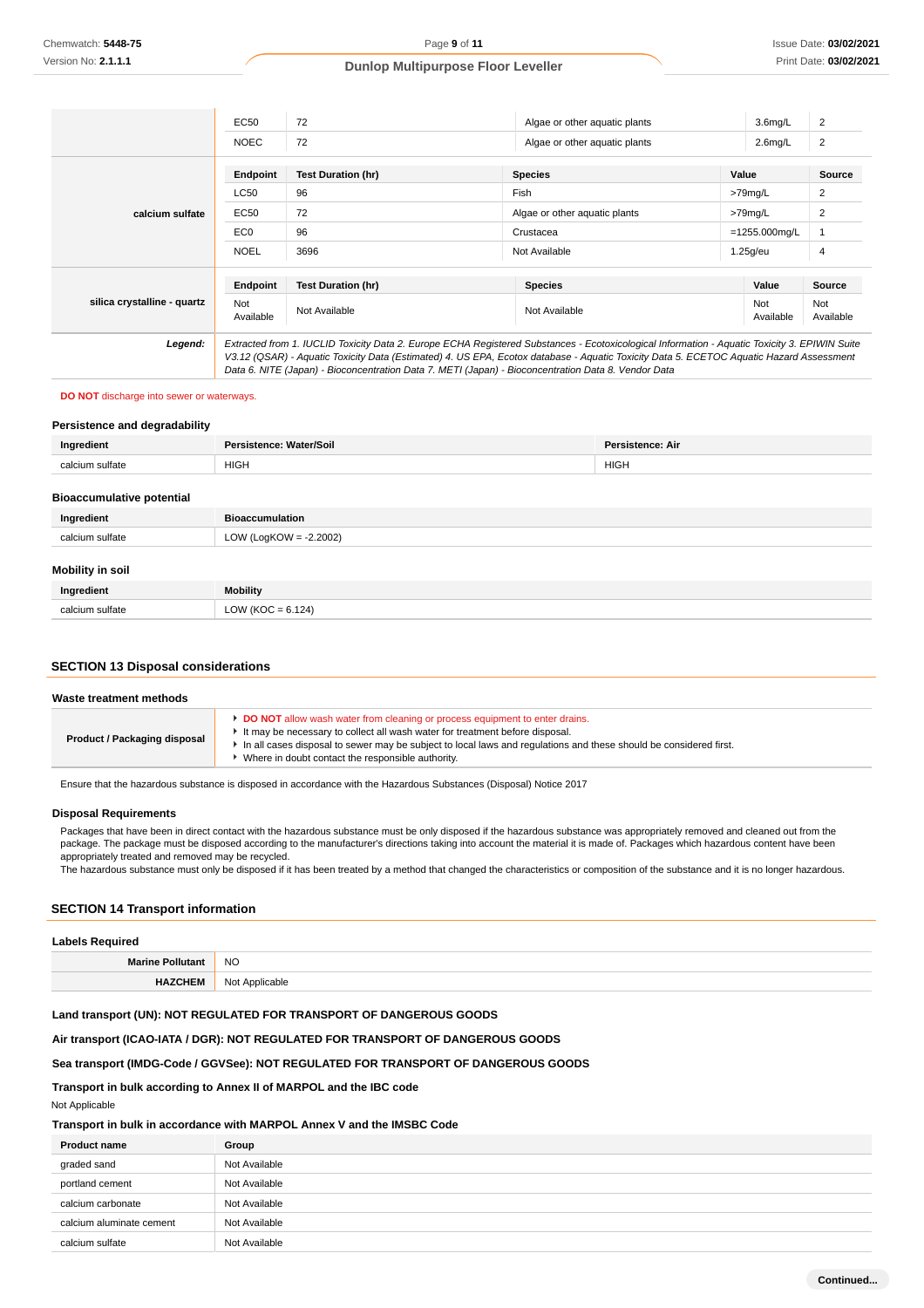Page **10** of **11**

# **Dunlop Multipurpose Floor Leveller**

| <b>Product name</b>            | Group         |  |
|--------------------------------|---------------|--|
| silica crystalline<br>- quartz | Not Available |  |

### **Transport in bulk in accordance with the ICG Code**

| <b>Product name</b>         | <b>Ship Type</b> |
|-----------------------------|------------------|
| graded sand                 | Not Available    |
| portland cement             | Not Available    |
| calcium carbonate           | Not Available    |
| calcium aluminate cement    | Not Available    |
| calcium sulfate             | Not Available    |
| silica crystalline - quartz | Not Available    |

# **SECTION 15 Regulatory information**

## **Safety, health and environmental regulations / legislation specific for the substance or mixture**

This substance is to be managed using the conditions specified in an applicable Group Standard

| <b>HSR Number</b><br><b>Group Standard</b>                                                                                      |  |
|---------------------------------------------------------------------------------------------------------------------------------|--|
| HSR002545<br>Construction Products (Toxic [6.7A]) Group Standard 2017                                                           |  |
| graded sand is found on the following regulatory lists                                                                          |  |
| Chemical Footprint Project - Chemicals of High Concern List                                                                     |  |
| International Agency for Research on Cancer (IARC) - Agents Classified by the IARC Monographs                                   |  |
| International Agency for Research on Cancer (IARC) - Agents Classified by the IARC Monographs - Group 1: Carcinogenic to humans |  |
| New Zealand Approved Hazardous Substances with controls                                                                         |  |
| New Zealand Hazardous Substances and New Organisms (HSNO) Act - Classification of Chemicals                                     |  |
| New Zealand Hazardous Substances and New Organisms (HSNO) Act - Classification of Chemicals - Classification Data               |  |
| New Zealand Inventory of Chemicals (NZIoC)                                                                                      |  |
| New Zealand Workplace Exposure Standards (WES)                                                                                  |  |
| portland cement is found on the following regulatory lists                                                                      |  |
| New Zealand Inventory of Chemicals (NZIoC)                                                                                      |  |
| New Zealand Workplace Exposure Standards (WES)                                                                                  |  |
| calcium carbonate is found on the following regulatory lists                                                                    |  |
| New Zealand Approved Hazardous Substances with controls                                                                         |  |
| New Zealand Hazardous Substances and New Organisms (HSNO) Act - Classification of Chemicals                                     |  |
| New Zealand Hazardous Substances and New Organisms (HSNO) Act - Classification of Chemicals - Classification Data               |  |
| New Zealand Inventory of Chemicals (NZIoC)                                                                                      |  |
| New Zealand Workplace Exposure Standards (WES)                                                                                  |  |
| calcium aluminate cement is found on the following regulatory lists                                                             |  |
| New Zealand Inventory of Chemicals (NZIoC)                                                                                      |  |
| calcium sulfate is found on the following regulatory lists                                                                      |  |
| New Zealand Inventory of Chemicals (NZIoC)                                                                                      |  |
| New Zealand Workplace Exposure Standards (WES)                                                                                  |  |
| silica crystalline - quartz is found on the following regulatory lists                                                          |  |
| Chemical Footprint Project - Chemicals of High Concern List                                                                     |  |
| International Agency for Research on Cancer (IARC) - Agents Classified by the IARC Monographs                                   |  |
| International Agency for Research on Cancer (IARC) - Agents Classified by the IARC Monographs - Group 1: Carcinogenic to humans |  |
| New Zealand Approved Hazardous Substances with controls                                                                         |  |
| New Zealand Hazardous Substances and New Organisms (HSNO) Act - Classification of Chemicals                                     |  |
| New Zealand Hazardous Substances and New Organisms (HSNO) Act - Classification of Chemicals - Classification Data               |  |
| New Zealand Inventory of Chemicals (NZIoC)                                                                                      |  |
| New Zealand Workplace Exposure Standards (WES)                                                                                  |  |
| Hazardous Substance Location                                                                                                    |  |
| Subject to the Health and Safety at Work (Hazardous Substances) Regulations 2017.                                               |  |
| <b>Hazard Class</b><br>Quantities                                                                                               |  |
| Not Applicable<br>Not Applicable                                                                                                |  |
| <b>Certified Handler</b>                                                                                                        |  |

### Subject to Part 4 of the Health and Safety at Work (Hazardous Substances) Regulations 2017.

| <b>Class of substance</b> | Quantities     |
|---------------------------|----------------|
| Not Applicable            | Not Applicable |

Refer Group Standards for further information

### **Maximum quantities of certain hazardous substances permitted on passenger service vehicles**

Subject to Regulation 13.14 of the Health and Safety at Work (Hazardous Substances) Regulations 2017.